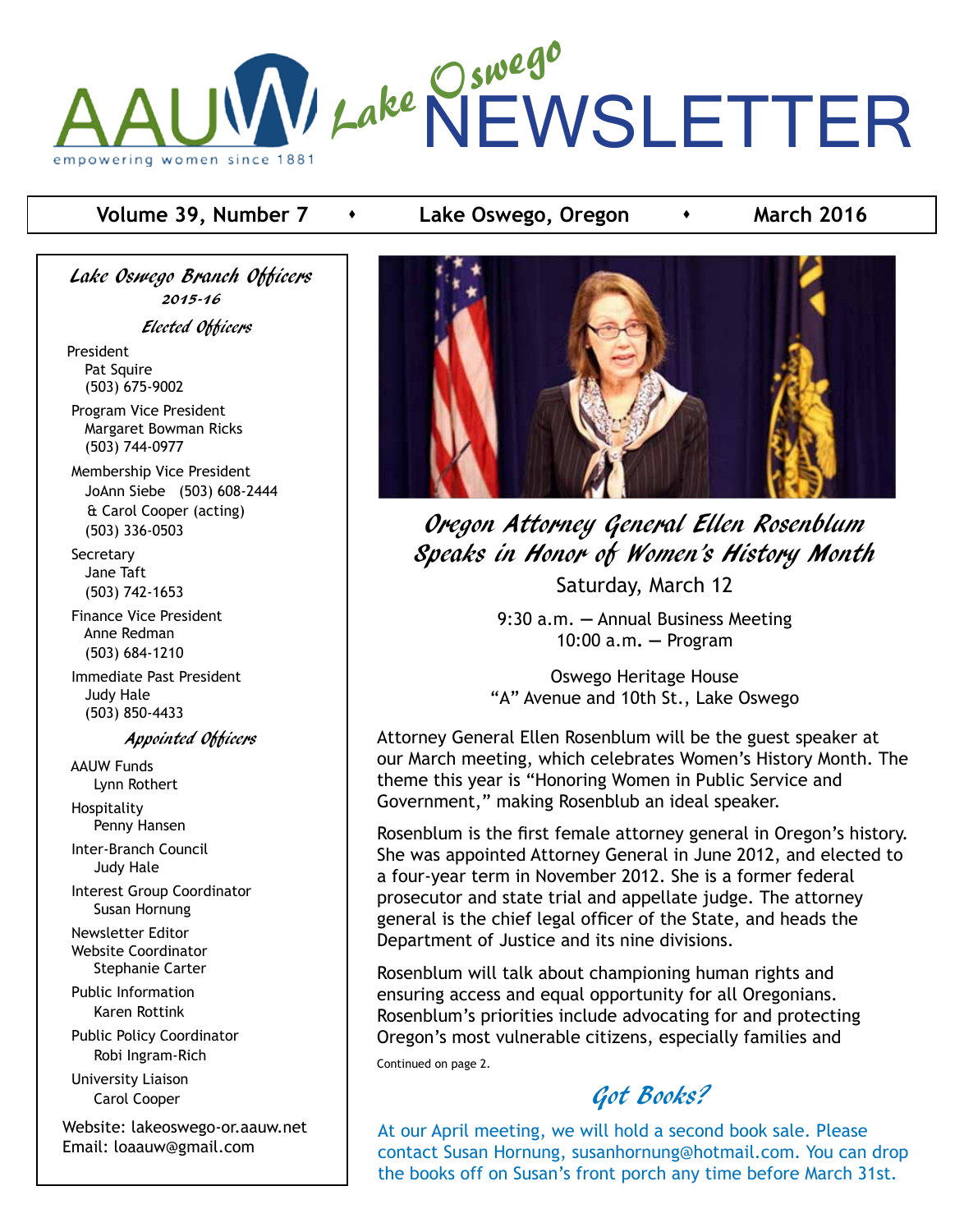### **Page 2 • March 2016**

Continued on page 2.

children, seniors, Oregonians whose first language is not English, and students who have incurred significant education-related debt.

These concerns tie in to her prior interests. When Rosenblum was a judge, she initiated the Girl Scouts Beyond Bars program for girls and their incarcerated mothers. She continues to serve on its Advisory Board.



Photo: Pat outside the walls of the city of St. Malo, France, which she was inspired to visit after reading *All the Light We Cannot See*.

# Squire's Scribblings

by Pat Squire, President

#### Reading 2.0

Wow! Lake Oswego Reads. So much to learn, so much to read. I love it that AAUW is so closely allied to LO Reads. We have member Susan Hornung to thank for that. Due primarily to her diligence and enthusiasm for the program, AAUW has had terrific speakers over the years as part of this community-wide program. Last year's February meeting with Jeff Norcross from OPB may have been a record attendance for a Saturday meeting. There were some 80 people at the Heritage House. His talk was about his long involvement with radio, which was a topic related

to the LO Reads book, *All the Light We Cannot See* by Pulitizer Prize winner Anthony Doerr. This February's talk about Edward Curtis' artistry as a photographer was also well attended. Dawn Boone, from A-6 Gallery in Bend, did a wonderful job.

This year's book was a somewhat challenging non-fiction book and, although it was not at the top of our book group's lists, I know many of you read it and have attended a number of the events associated with it. *Short Nights of the Shadow Catcher* by Timothy Egan, is the saga about Edward Curtis and is told almost as if it were a novel. Curtis spent much of his life (and apparently all of his savings) on photographing American Indians and their way of life. I have admired Curtis' photographs for years, but didn't know much about the man. His accomplishments are astonishing.

As I've looked around at other AAUW branches for the kinds of activities they engage in, I am especially aware of the fact that we have FIVE book groups! And, they are all different: what they read, how they discuss the books, and how they select the books. There are non-fiction choices, popular fiction, classics, and mysteries.

If you don't belong to a book group, and you like to read and learn, I suggest you join one! So far this year I have learned from *Suspect*, by mystery writer Robert Crais, about military dogs and their handlers (much in the news these days!); about living with the end-of-life issues facing us all in *Being Mortal*, by Atul Gawande; and about women's heroism in France during World War II, in *The Nightingale*, by Kristin Hannah. Enjoy your reading, whatever you choose!

## Dawn Boone Presentation

by Karen Rottink, Public Information

On Feburary 13, Dawn Boone of Bend, Oregon's A-1 Gallery, presented two sessions as part of LO Reads. She displayed many vintage photographic prints by Edward Curtis and discussed Curtis' artistry. The presentations were related to the

Continued on page 3.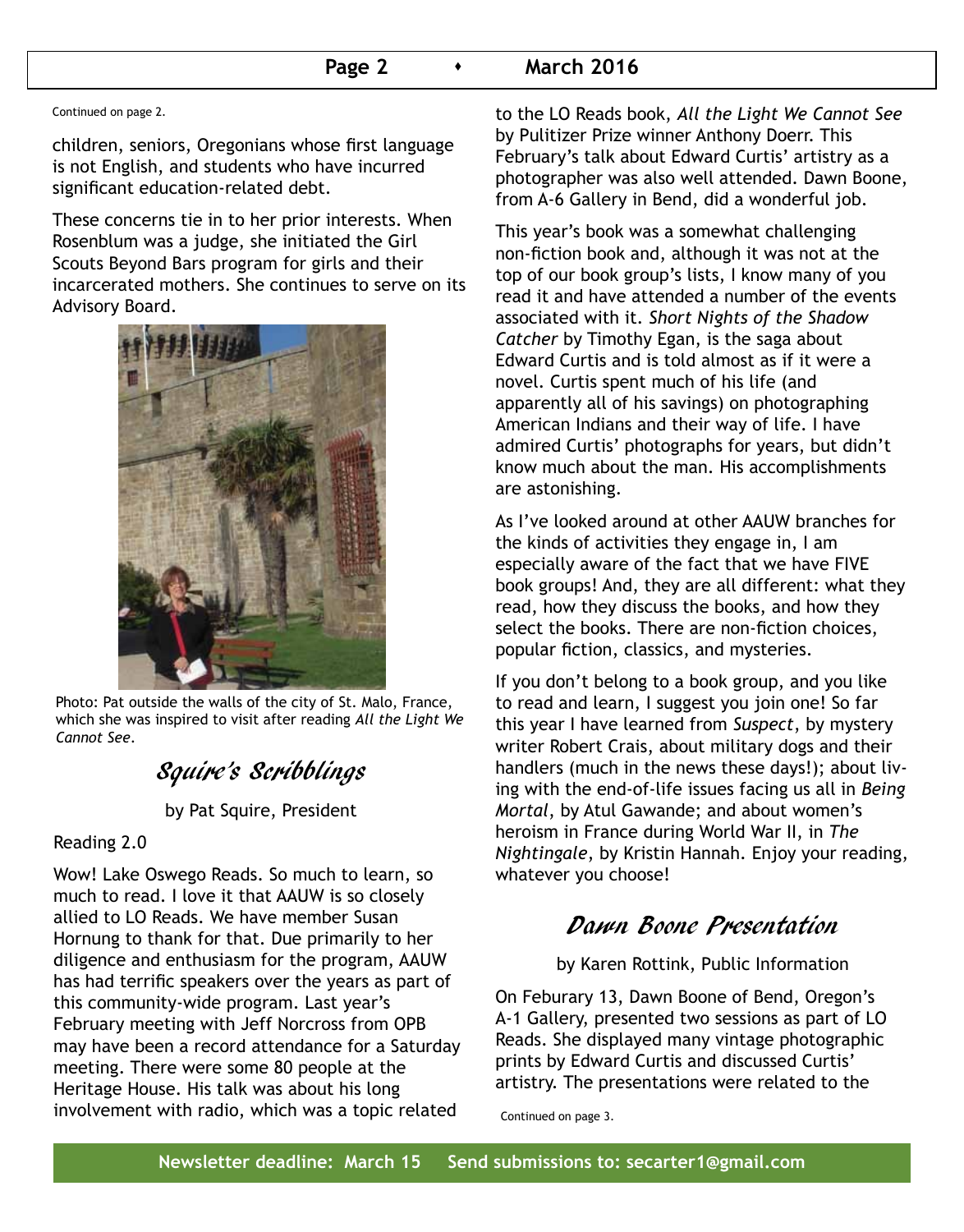#### **Page 3 • March 2016**

Continued from page 2.

book, *Short Nights of the Shadow Catcher* by Timothy Egan. Additional photographic prints were on display during the month at the Heritage House. Curtis created many pictures of Native Americans over a period of years in the late 1800s to early 1900s. Boone explained how Curtis took the photographs and oversaw the printing of the originals. The photographs reveal details of these rugged, unique individuals in native attire. Curtis' artistry was the way the character of each person shines through the images.



Dawn Boone discusses the artistry of Curtis' work.



Above: Boone presents to a full house! Below: Carol Cooper and Pat Squire in front of a Curtis print.



## Annual Business Meeting

Remember that the March meeting is our annual business meeting. The slate of officers for your consideration is: Margaret Ricks, Treasurer; Donna Needham, Program VP, and Dixie Kroupa, Membership VP.



Boone visits with a community member.



Susan Hornung and Jane Taft work the book sale.



Remember that the books remaining from the February book sale plus many more donated in the interim will be available for purchase at our April meeting.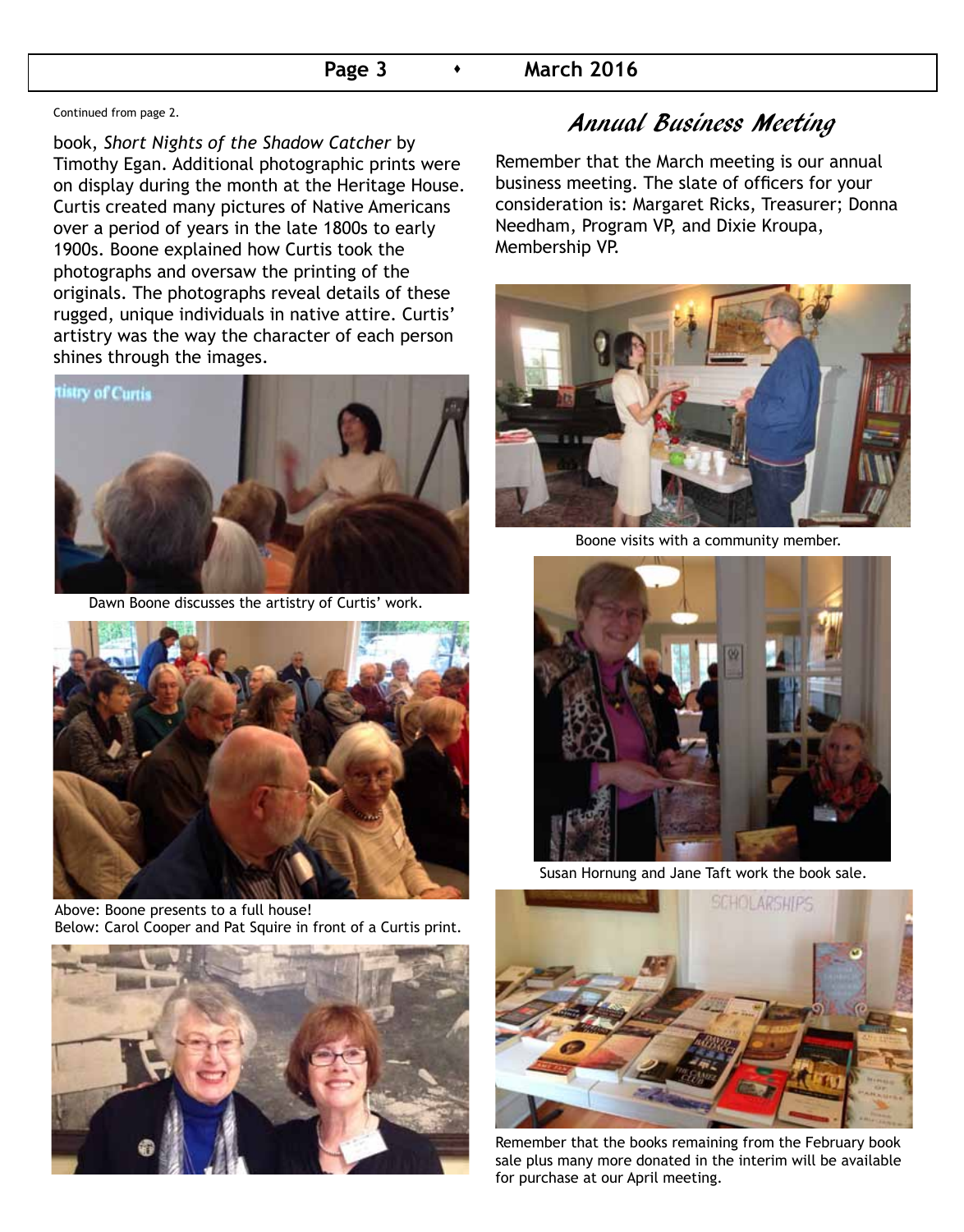## **Page 4 • March 2016**

## AAUW Lake Oswego Branch Membership Application and Dues Statement 2016-17

Please print. Highlight any additions, changes or corrections.

| $\Box$<br>New                                                                                                                                                                                                                                                                                 |                                                                                                                                                                                                                                                                      | Renewing $\Box$ Life $\Box$ Honorary Life $\Box$ Dual $\Box$ Student                                                                                                                                                                                                                                                                                                       |  |  |  |
|-----------------------------------------------------------------------------------------------------------------------------------------------------------------------------------------------------------------------------------------------------------------------------------------------|----------------------------------------------------------------------------------------------------------------------------------------------------------------------------------------------------------------------------------------------------------------------|----------------------------------------------------------------------------------------------------------------------------------------------------------------------------------------------------------------------------------------------------------------------------------------------------------------------------------------------------------------------------|--|--|--|
| Please make checks payable to: AAUW Lake Oswego Branch                                                                                                                                                                                                                                        |                                                                                                                                                                                                                                                                      |                                                                                                                                                                                                                                                                                                                                                                            |  |  |  |
| \$49 National Association Dues<br>\$16 State Dues<br>\$17 Branch Dues                                                                                                                                                                                                                         |                                                                                                                                                                                                                                                                      | *\$46 of your annual dues is tax<br>deductible. \$3 supports our<br>lobby efforts and \$1 is for the<br>Oregon Newsletter. Your dues                                                                                                                                                                                                                                       |  |  |  |
| \$82 Total Dues*                                                                                                                                                                                                                                                                              |                                                                                                                                                                                                                                                                      | may be deductible as a business<br>expense.                                                                                                                                                                                                                                                                                                                                |  |  |  |
| \$25 Student Affiliate Dues**<br>Amount enclosed ___________                                                                                                                                                                                                                                  |                                                                                                                                                                                                                                                                      | **Student dues-undergraduate<br>only, \$16 is tax deductible.                                                                                                                                                                                                                                                                                                              |  |  |  |
|                                                                                                                                                                                                                                                                                               | Participate! Share your skills and talents.                                                                                                                                                                                                                          |                                                                                                                                                                                                                                                                                                                                                                            |  |  |  |
| <b>SKILLS</b><br>Computer<br>Design/Graphics<br><b>Database Management</b><br>Web site maintenance<br><b>Desktop Publishing</b><br>Newsletter Editor<br>Photography<br>Writing/Editing<br><b>Table Decoration</b><br><b>Food Preparation</b><br><b>Fund Raising</b><br>Other_________________ | <b>BRANCH SUPPORT</b><br>Monthly programs & Events<br>Set up/Take Down<br>Greeter at events<br><b>Newsletter Distribution</b><br><b>Publicity Distribution</b><br><b>Directory Management</b><br><b>Food Preparation</b><br><b>Holiday Gala</b><br>New member friend | <b>INTEREST GROUPS</b><br><b>Book Groups</b><br>____ 2nd Wednesday - noon<br>_____ 3rd Thursday - morning<br>4th Tuesday - evening<br>___ 4th Thursday - evening<br>4th Friday - evening<br><b>Bridge Groups</b><br>Laffalot, 2nd, 4th Monday<br>3rd Wednesday<br>Other<br>____ Delightful Dining<br>____ Explore Northwest<br>Lunch Bunch<br><b>Portland Center Stage</b> |  |  |  |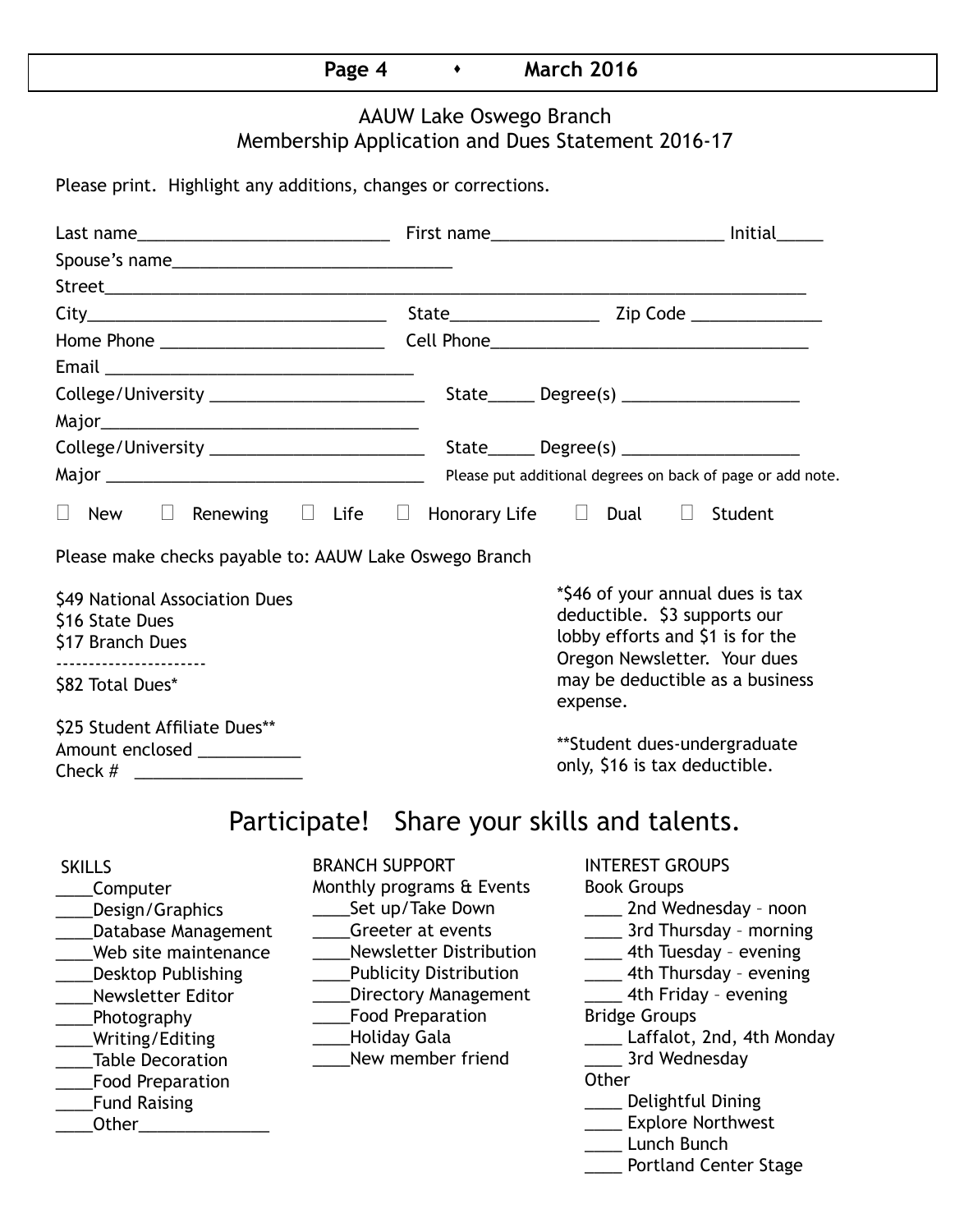## **Page 5 • March 2016**

## 2016 LO AAUW Donation Form

Name was also as  $\sim$  100  $\mu$  and  $\mu$  and  $\mu$  and  $\mu$  and  $\mu$  and  $\mu$  and  $\mu$ 

Address \_\_\_\_\_\_\_\_\_\_\_\_\_\_\_\_\_\_\_\_\_\_\_\_\_\_\_\_\_\_\_\_\_\_\_\_\_\_\_\_\_\_\_\_\_\_\_\_\_\_ City/State/Zip 2000 and 2000 and 2000 and 2000 and 2000 and 2000 and 2000 and 2000 and 2000 and 200

**LOCAL SCHOLARSHIP DONATION:**

\$\_\_\_\_\_\_\_\_\_\_\_ Donation Amount **—** Write check to *Lake Oswego AAUW* PLEASE NOTE: THIS DONATION IS **NOT** TAX DEDUCTIBLE

### **NATIONAL AAUW FUNDS DONATION:**

\$\_\_\_\_\_\_\_\_\_\_\_ Donation Amount **—** Write check to *AAUW Funds*

ALL NATIONAL CONTRIBUTIONS ARE FULLY TAX DEDUCTIBLE

Giving unrestricted gifts to AAUW FUNDS (#9110) provides support where needed most, but you can choose a specific fund:

**[ ] #9110 General Foundation Support — Allocated where most needed** 

[ ] #9170 Eleanor Roosevelt Fund **—** Supports AAUW research studies

[ ] #4337 Public Policy Fund **—** Supports advocacy for laws fair to women

[ ] #3999 Legal Advocacy Fund **—** Supports legal rights for those facing discrimination

[ ] #4339 Leadership Programs Fund **—** Supports programs like NCCWSL

[ ] AAUW National Tech Trek Program

Gifts of \$100–\$174 confer membership in the Oregon Century Club Gifts of \$175 or above confer membership in the Oregon Century Club Plus

Gifts of \$25 or more to either local scholarship or AAUW Funds may be designated to honor a friend or loved one.

This gift is a memorial (deceased) to \_\_\_\_\_\_\_\_\_\_\_\_\_\_\_\_\_\_\_\_\_\_\_\_\_\_\_\_\_\_\_\_\_\_

This gift is a tribute (living) to \_\_\_\_\_\_\_\_\_\_\_\_\_\_\_\_\_\_\_\_\_\_\_\_\_\_\_\_\_\_\_\_\_\_

Acknowledgement should be sent to:

Name \_\_\_\_\_\_\_\_\_\_\_\_\_\_\_\_\_\_\_\_\_\_\_\_\_\_\_\_\_\_\_\_\_\_\_\_\_\_\_\_\_\_\_\_\_\_\_\_\_\_\_\_

Address \_\_\_\_\_\_\_\_\_\_\_\_\_\_\_\_\_\_\_\_\_\_\_\_\_\_\_\_\_\_\_\_\_\_\_\_\_\_\_\_\_\_\_\_\_\_\_\_\_\_

**Send this form and check to: LO AAUW, PO Box 416, Marylhurst, Oregon 97036**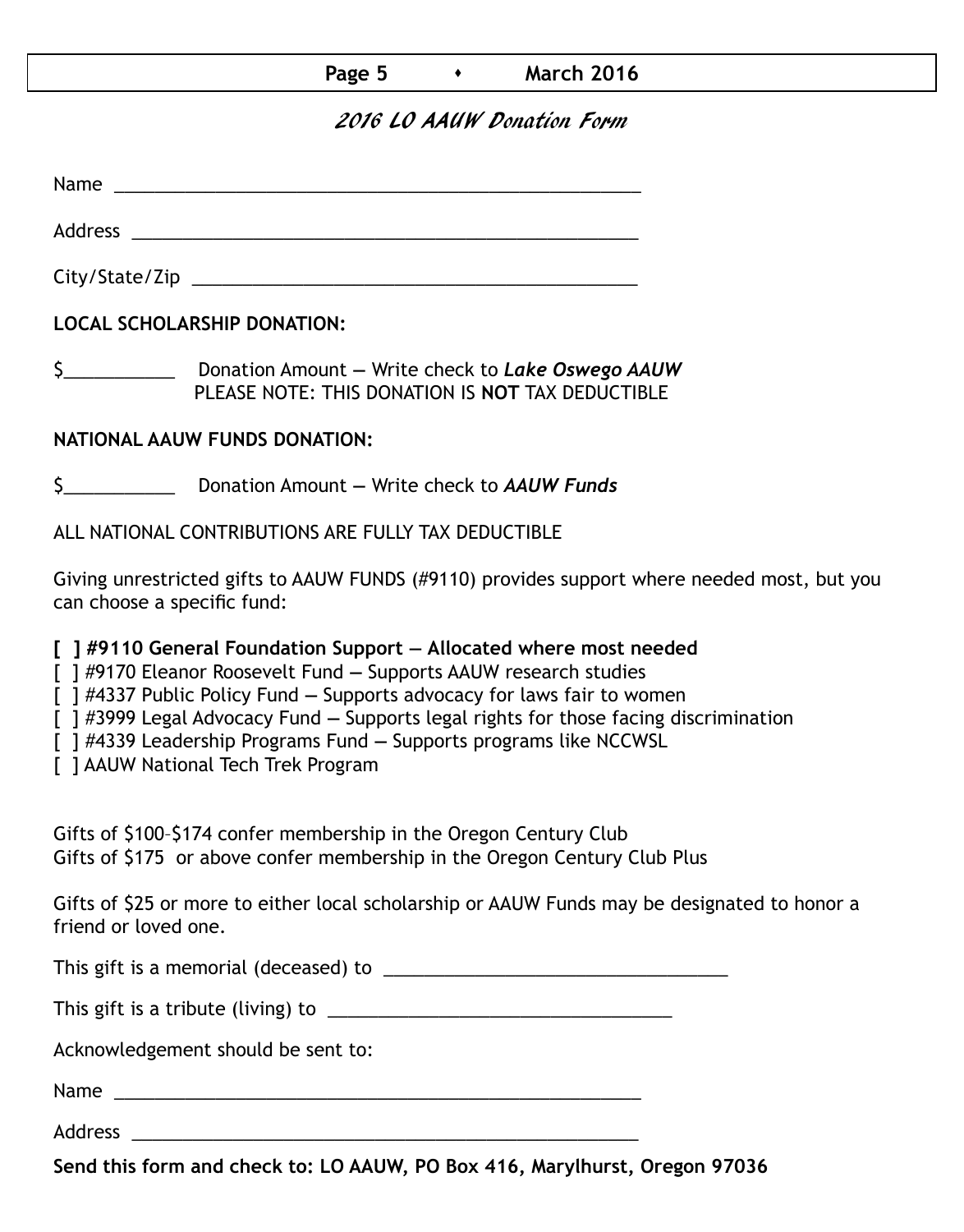## Interest Group Activities

**Fourth Tuesday Books 4th Tuesday at 11:00 a.m.**

#### Date: March 22

Book: *The Road to Character* by Davis Brooks Location: Szechuan Kitchen, Lake Oswego For more information, contact Dixie Kroupa, (503) 697-8028, dixie.kroupa@comcast.net

### **Murder by the Book 2nd Wednesday at 12:00 p.m.**

#### Date: March 9

Book: *Faithful Place* by Tana French Location: 4949 Meadows Rd., Suite 400, Lake Oswego

Leader: Pat Squire

Bring your lunch, refreshments provided. For more information, contact Jane Taft, (503) 742-1653, taft.jane@gmail.com or Stephanie Carter, (971) 285-5882, secarter1@gmail.com

#### **Interpretive Books 3rd Thursday at 9:30 a.m.**

Date: March 17 Book: *Longbourne* by Jo Baker Leader: Susan Hornung Hostess: Sue Kingzett For more information, contact Laura Eyer, (503) 982-3522, eyerlaura@gmail.com or Linda Watkins, (503) 694-2334, l.and.m.watkins@gmail. com

#### **Thursday Evening Books 4th Thursday at 7:30 p.m.**

Date: March 24

Book: *The Pearl that Broke Its Shell* by Nadia Hashimi

Introduction & Hostess: Eleanor Kurtus For more information, contact Sandra Hoover, (503) 707-2984, sandraleehoover@comcast.net or Suzanne Kaveckis, (503) 678-1641, smkaveckis@icloud.com

#### **Friday Books 4th Friday at 10:00 a.m.**

Date: March 25 Book: *Dead Wake* by Erik Larson Location: West Linn Public Library (Bamboo Room) Leader: Janice Biggerstaff For more information, contact Irene Romero, (503) 657-6159, ireneromero@mac.com

#### **Portland Center Stage Date and Time Vary**

Season ticket holders for the Portland Center Stage's Thursday matinees will enjoy a year of musicals, dramas and comedies. For more information, contact Betty Barber, (503) 675-0594, barberbc@yahoo.com

#### **Laffalot Bridge 2nd & 4th Mondays at 1:00 p.m.**

Date: March 14 & 28

If you would like to join or be added to the substitute list or for more information, contact Bettirae Willis, (503) 891-6232 (cell), bewillis@ easystreet.net

#### **Third Wednesday Bridge 3rd Wednesday at 1:00 p.m.**

Date: March 16

If you would like to be added to the substitute list, or for more information, contact Penny Hansen, (503) 636-7255, pennyhansen@comcast.net

#### **Lunch Bunch 3rd Tuesday at 11:30 a.m.**

Date: March 15

Location: Baird's on B, 885 Second St., Lake Oswego

All are welcome to this new lunch group. For more information, contact Susan Hornung, (503)

635-4893, susanhornung@hotmail.com. If you plan to attend, please RSVP to Terry Hyland so that she can arrange seating, (503) 635-1222, twh20eagle@ comcast.net

#### **Delightful Dining Date Varies**

Date: March 19 at 6:00 p.m.

Enjoy a James Beard inspired dinner at the home of Martha Schrader.

Delightful Dining is the group where members share the cooking and the costs. For more information, contact Jane Taft, (503) 742-1653, taft.jane@ gmail.com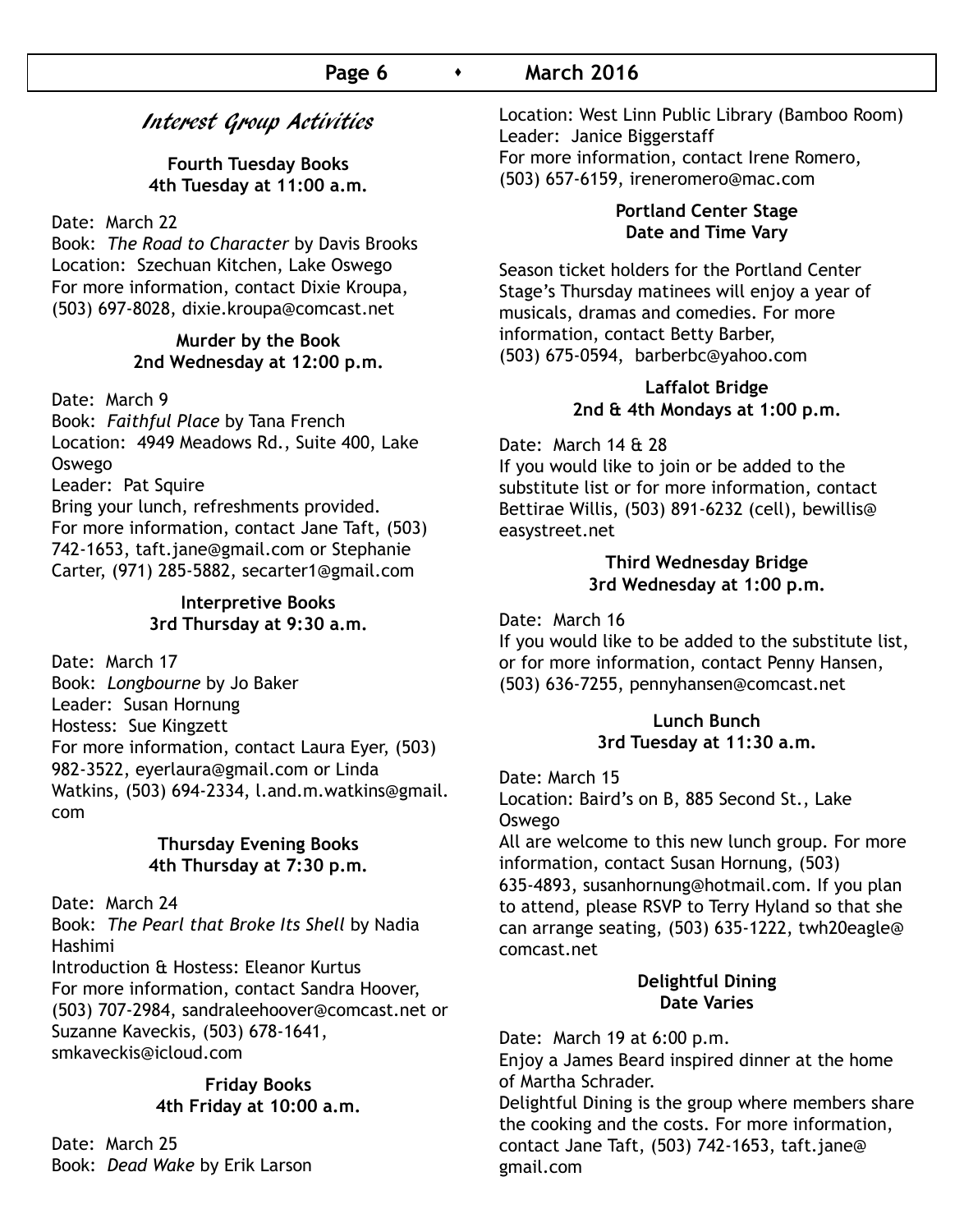

| Sunday | Monday                          | Tuesday                                 | Wednesday                          | Thursday                                  | Friday                       | Saturday                       |
|--------|---------------------------------|-----------------------------------------|------------------------------------|-------------------------------------------|------------------------------|--------------------------------|
|        |                                 | $\mathbf{1}$                            | $\overline{2}$<br>Board<br>Meeting | $\mathbf{3}$                              | $\overline{\mathbf{4}}$      | $5\phantom{.}$                 |
| 6      | $\overline{7}$                  | 8                                       | 9<br>Murder by<br>the<br>Book      | 10                                        | 11                           | 12<br><b>Branch</b><br>Meeting |
| 13     | 14<br>Laffalot<br>Bridge        | 15<br>Lunch<br><b>Bunch</b>             | 16<br>Third<br>Wednesday<br>Bridge | 17<br>Interpretive<br><b>Books</b>        | 18                           | 19<br>Delightful<br>Dining     |
| $20\,$ | 21                              | 22<br>Fourth<br>Tuesday<br><b>Books</b> | 23                                 | 24<br>Thursday<br>Evening<br><b>Books</b> | 25<br>Friday<br><b>Books</b> | 26                             |
| 27     | 28<br>Laffalot<br><b>Bridge</b> | 29                                      | 30                                 | 31                                        |                              |                                |
|        |                                 |                                         |                                    |                                           |                              |                                |

## AAUW'S Mission

Advancing equity for women and girls through advocacy, education, philanthropy, and research.

### AAUW's Value Promise

By joining AAUW, you belong to a community that breaks through educational and economic barriers so that all women have a fair chance.